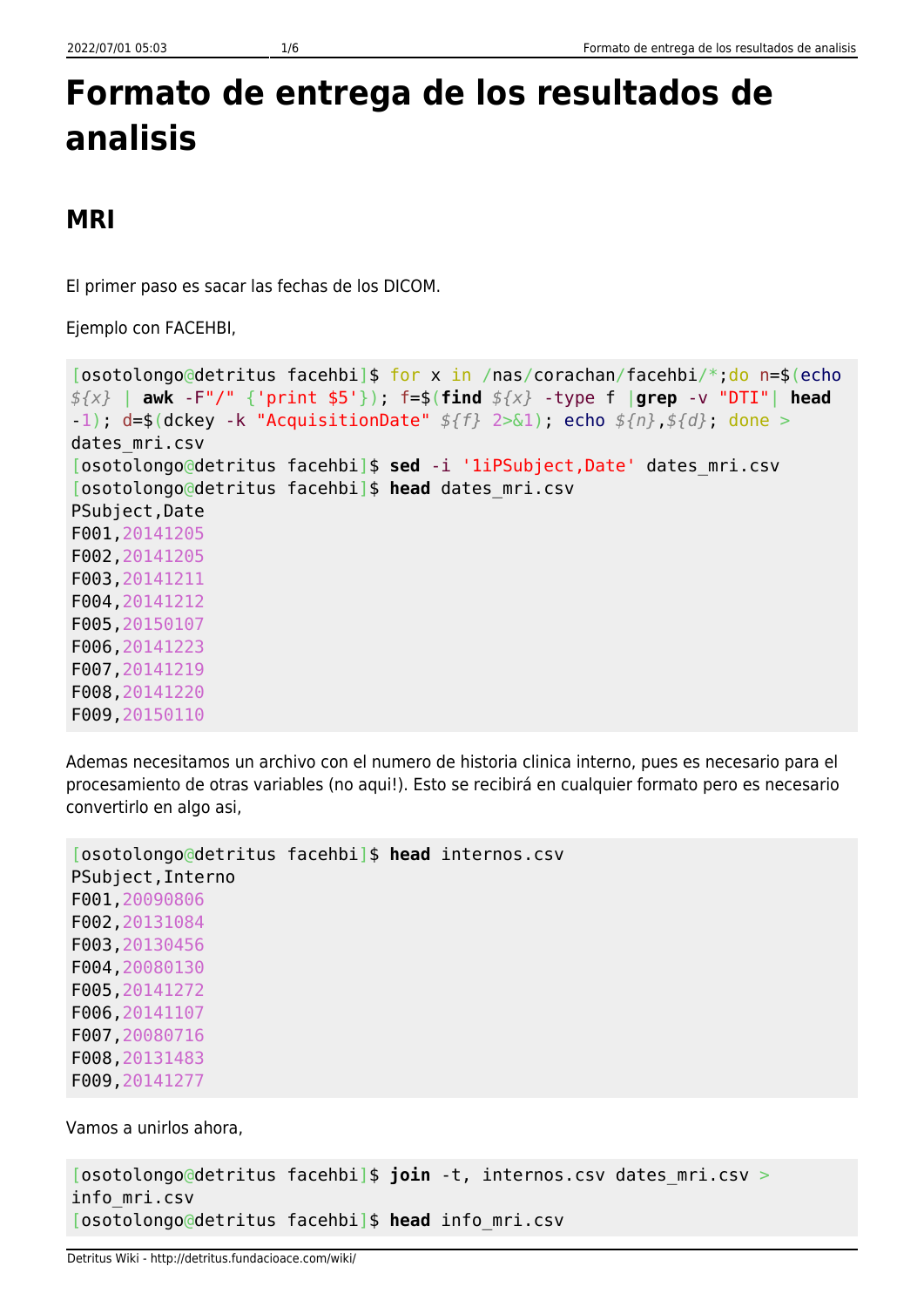| PSubject, Interno, Date  |
|--------------------------|
| F001, 20090806, 20141205 |
| F002, 20131084, 20141205 |
| F003, 20130456, 20141211 |
| F004, 20080130, 20141212 |
| F005, 20141272, 20150107 |
| F006, 20141107, 20141223 |
| F007, 20080716, 20141219 |
| F008, 20131483, 20141220 |
| F009, 20141277, 20150110 |

Ahora la fecha hay que ponerla en el formato correcto. digamos, DD/MM/YYYY. Yo prefiero eloriginal YYYYMMDD pero lo que piden es esto. Voy a hacer un script perl sencillo para esto,

```
format_date.pl
```

```
#!/usr/bin/perl
# Formatear las fechas
# Copyright O.Sotolongo (asqwerty@gmail.com) 2020
use strict;
use warnings;
my $num \text{ args} = $#ARGV + 1;die "Should supply input filename\n" unless $num_args;
my $ifile=$ARGV[0];
my $ofile;
if (\text{ $num\space args == 2) } $ofile=$ARGV[1];
}else{
          (\text{sofile} = \text{sifile}) \implies s/\.\warrow\{2,4\}\/ proper/;
           $ofile =$ofile.'.csv';
}
open IDF, "<$ifile";
open ODF, ">$ofile";
while (<IDF>) {
          if(/^.*,.*,\d{8}$/) {
                    my (\text{shift}, \text{state}) = \text{``(.*)}, (\text{d}_{8})\ /;
                    (my \text{\textlessleft} = \text{\textlessleft} = \text{\textlessleft}s/(\d{4})(\d{2})(\d{2})(\d{2})/\$3.\$2.\$1/; print ODF "$shit,$cdate\n";
           }else{
                     print ODF;
           }
}
close ODF;
close IDF;
```
y vamos a probar,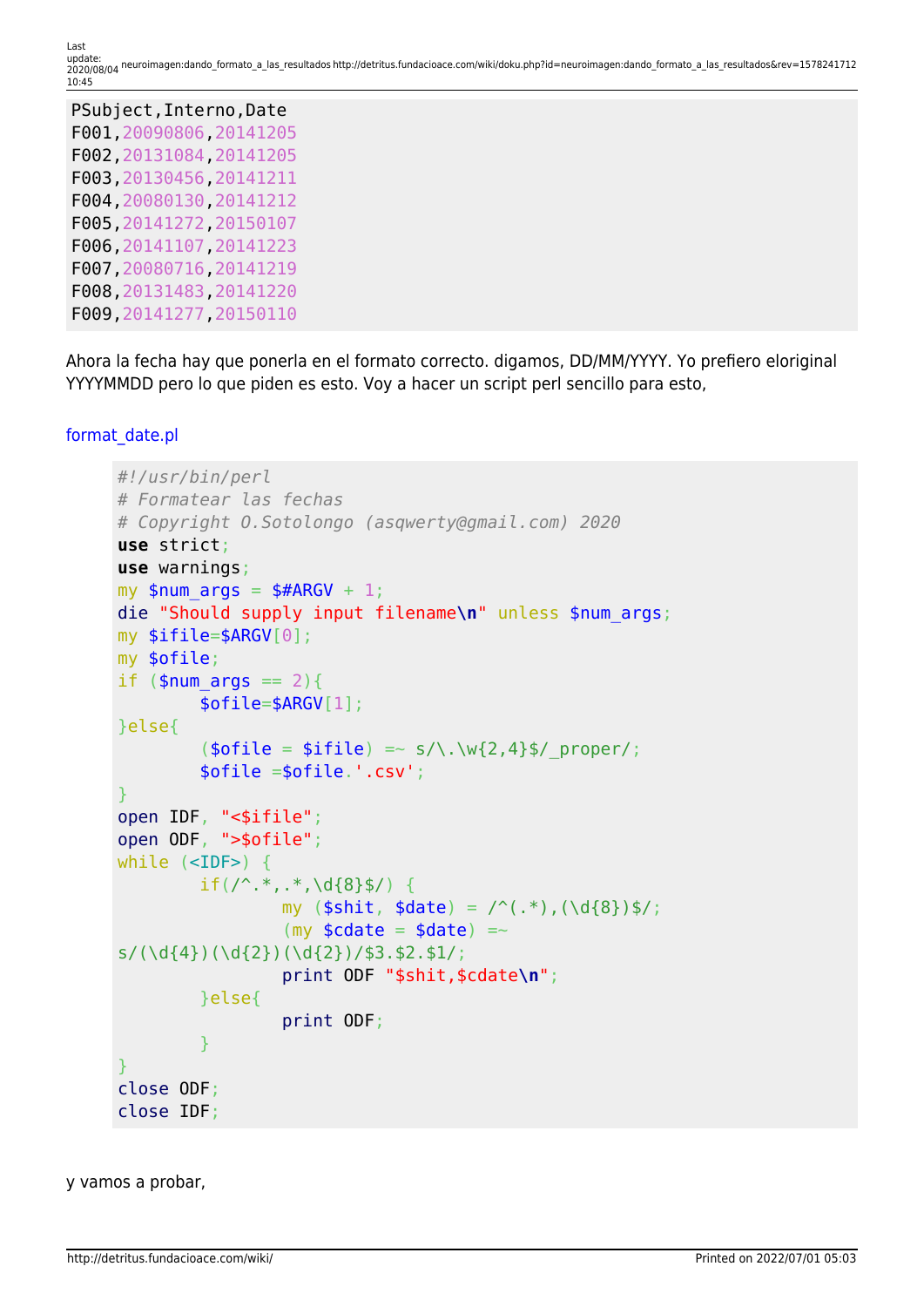[osotolongo@detritus facehbi]\$ ./format\_date.pl info\_mri.csv [osotolongo@detritus facehbi]\$ **head** info\_mri\_proper.csv PSubject,Interno,Date F001,20090806,05.12.2014 F002,20131084,05.12.2014 F003,20130456,11.12.2014 F004,20080130,12.12.2014 F005,20141272,07.01.2015 F006,20141107,23.12.2014 F007,20080716,19.12.2014 F008,20131483,20.12.2014 F009,20141277,10.01.2015

Ahora empieza lo bueno.Tenemos que ligar este archivo con los sujetos de neuroimagen. Para esto usamos el **archivo guia** que debe existir en cada proyecto, en este caso, facehbi mri.csv. Este archivo se debe copiar a otro para garantizar dos cosas,

- 1. Poder modificarlo sin problemas (sustituir **;** por **,**, añadir header, etc)
- 2. Que la segunda columna este en el formato correcto, esto es, que contenga los codigos de sujeto del proyecto correctos, sin ningun añadido que pueden tener los directorios.

[osotolongo@detritus facehbi]\$ **sed** 's/;/,/' facehbi\_mri.csv > guia\_mri.csv [osotolongo@detritus facehbi]\$ **sed** -i '1iSubject,PSubject' guia\_mri.csv

Una vez garantizado que la union va a ser correcta,

```
[osotolongo@detritus facehbi]$ join -t, -1 2 -2 1 guia_mri.csv
info_mri_proper.csv > gdata_mri.csv
[osotolongo@detritus facehbi]$ head gdata_mri.csv
PSubject,Subject,Interno,Date
F001,0001,20090806,05.12.2014
F002,0002,20131084,05.12.2014
F003,0003,20130456,11.12.2014
F004,0004,20080130,12.12.2014
F005,0005,20141272,07.01.2015
F006,0006,20141107,23.12.2014
F007,0007,20080716,19.12.2014
F008,0008,20131483,20.12.2014
F009,0009,20141277,10.01.2015
```
## **FS output**

Para organizar el output en un archivo de MS Excel

```
[osotolongo@detritus facehbi]$ cat info_page.csv
,,
,,
Base de datos:,O. Sotolongo-Grau,asqwerty@gmail.com
Extracción de métricas:,O. Sotolongo-Grau,asqwerty@gmail.com
```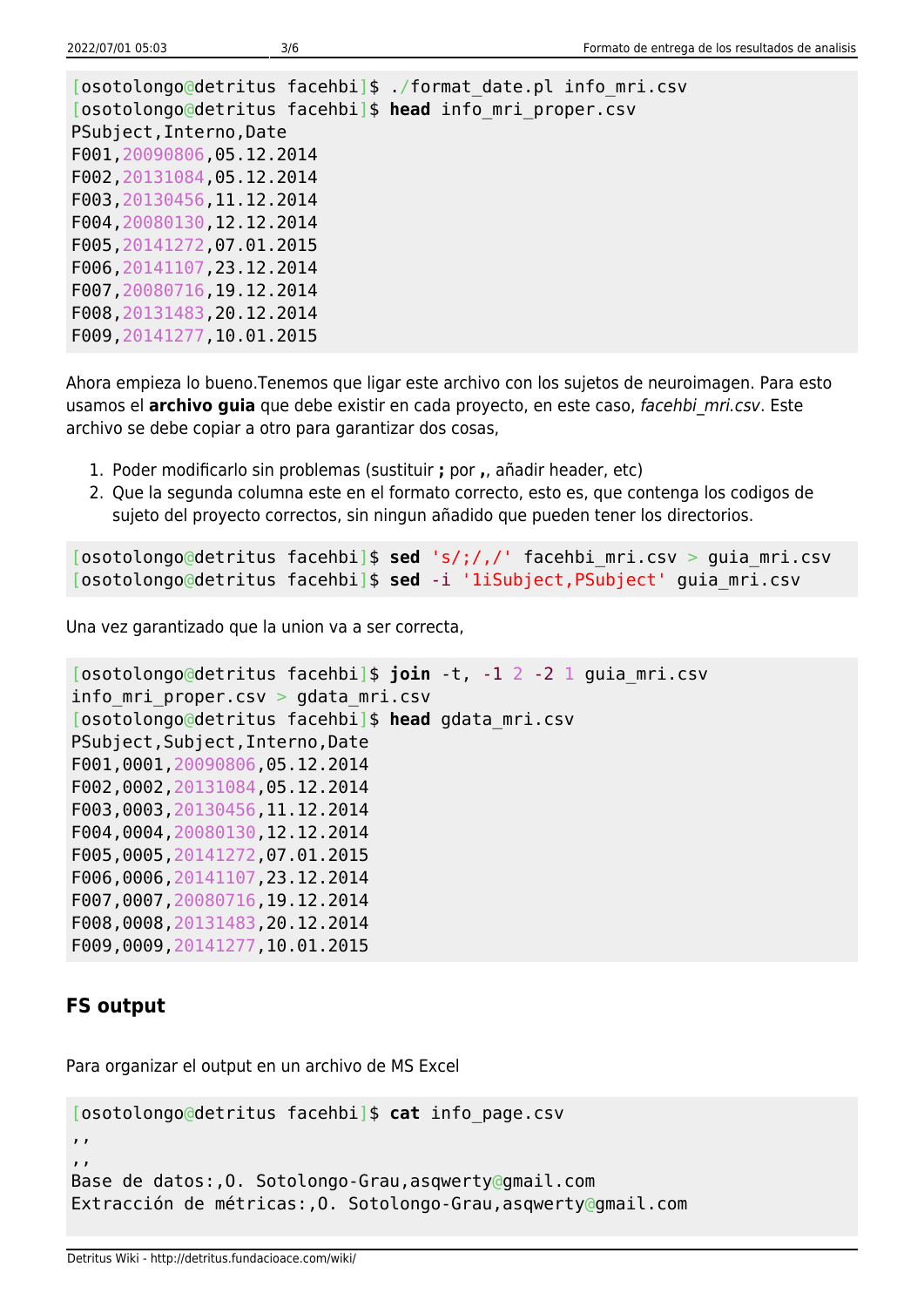Last update:<br>2020/08/04 neuroimagen:dando\_formato\_a\_las\_resultados http://detritus.fundacioace.com/wiki/doku.php?id=neuroimagen:dando\_formato\_a\_las\_resultados&rev=1578241712 10:45

```
col. Externa:,Assumpta Vivas-Larruy,assumpta.vivas@gmail.com
,Miguel Ángel Tejero,mtejeroc@corachan.com
,,
,lh,left hemisphere
,rh,right hemisphere
```
Todo el output esta en el directorio fsrecon y hay que cargarlo en Sheets individuales.

### [fsrecon2xls.pl](http://detritus.fundacioace.com/wiki/doku.php?do=export_code&id=neuroimagen:dando_formato_a_las_resultados&codeblock=8)

```
#!/usr/bin/perl
use strict;
use warnings;
use Data::Dump qw(dump);
use Text::CSV qw( csv );
use Excel::Writer::XLSX;
my $quide = $ARGV[0];my \text{softile} = \text{SARGV[1]};
my $idir = 'fsrecon';
my $info = csv (in =& "info page.csv");\text{folie} = \frac{s}{\sqrt{(w^*)}^3} / x \text{lsx};my $workbook = Excel::Writer::XLSX->new($ofile);
my $worksheet = $workbook->add_worksheet('Info');
for my $i (0 . . $#{5info}) {
         my $row = $info->[$i];for my $j (0 . . $#{$row}) {
                    $worksheet-write( $i, $j, $rowsC- }
}
opendir (DIR, $idir);
grep(\land.csv/readdir(DIR));
close DIR;
foreach $ifile (@ifiles){
         my $tmpf = 'tmp' .$ifile;my \sqrt{3} \sqrt{3} \sqrt{2} \sqrt{2} \sqrt{2} \sqrt{2} \sqrt{2} \sqrt{2} \sqrt{2} \sqrt{2} \sqrt{2} \sqrt{2} \sqrt{2} \sqrt{2} \sqrt{2} \sqrt{2} \sqrt{2} \sqrt{2} \sqrt{2} \sqrt{2} \sqrt{2} \sqrt{2} \sqrt{2} \sqrt{2} \sqrt{2} \sqrt{2} \sqrt{2} \'.$tmpf;
           system($order);
           my $idata = csv (in => $tmpf); # as array of array
          (my $shname = $ifile) =~ s/\.csv$//;
           $worksheet = $workbook->add_worksheet($shname);
          for my $i (0 .. $#{3i}data}) {
                   my $row = $idata->[§i];for my $j (0 \ldots $#{5row} )>write( $i, $j, $rows.]=\{x_i\}_{i=1}^n , where \{x_i\}_{i=1}^n }
           unlink $tmpf;
```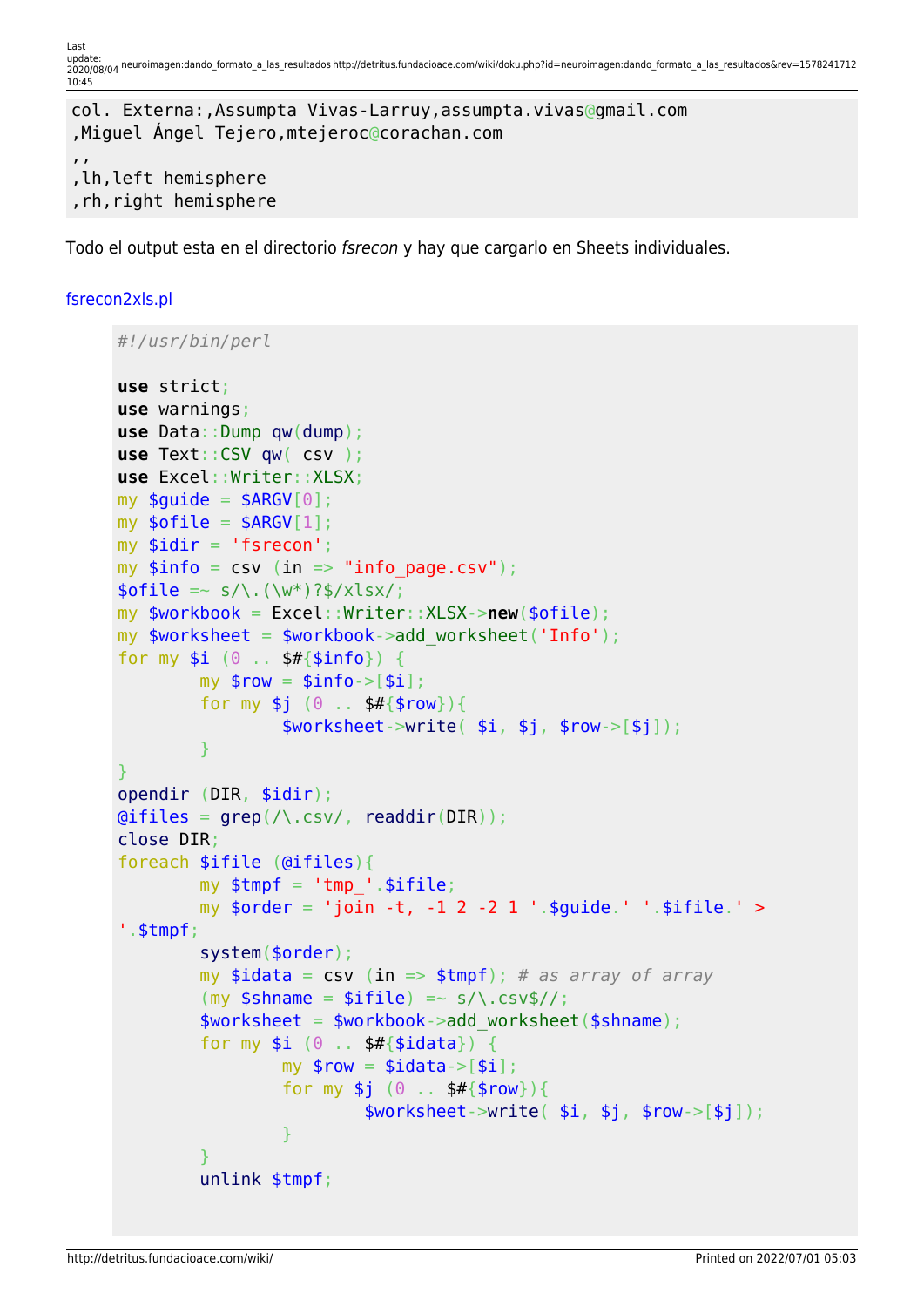}

El input debe ser el **archivo ya preparado con los datos genericos** del proyecto (IDs, Fechas, numero HC) y el nombre del **archivo de salida**.

```
[osotolongo@detritus facehbi]$ ./fsrecon2xls.pl gdata_mri.csv
facehbi_recon_results.xlsx
[osotolongo@detritus facehbi]$ ls -l facehbi_recon_results.xlsx
-rw-rw---- 1 osotolongo osotolongo 490261 Jan 5 17:07
facehbi recon results.xlsx
```
El resultado es un spreadsheet, listo para enviar, que puede ser abierto con MS Office, Open Office o con Google Sheets (o cualquier cosa compatible).



#### **Nota: El script de conversion es facilmente exportable a otros tipos de procesamientos**